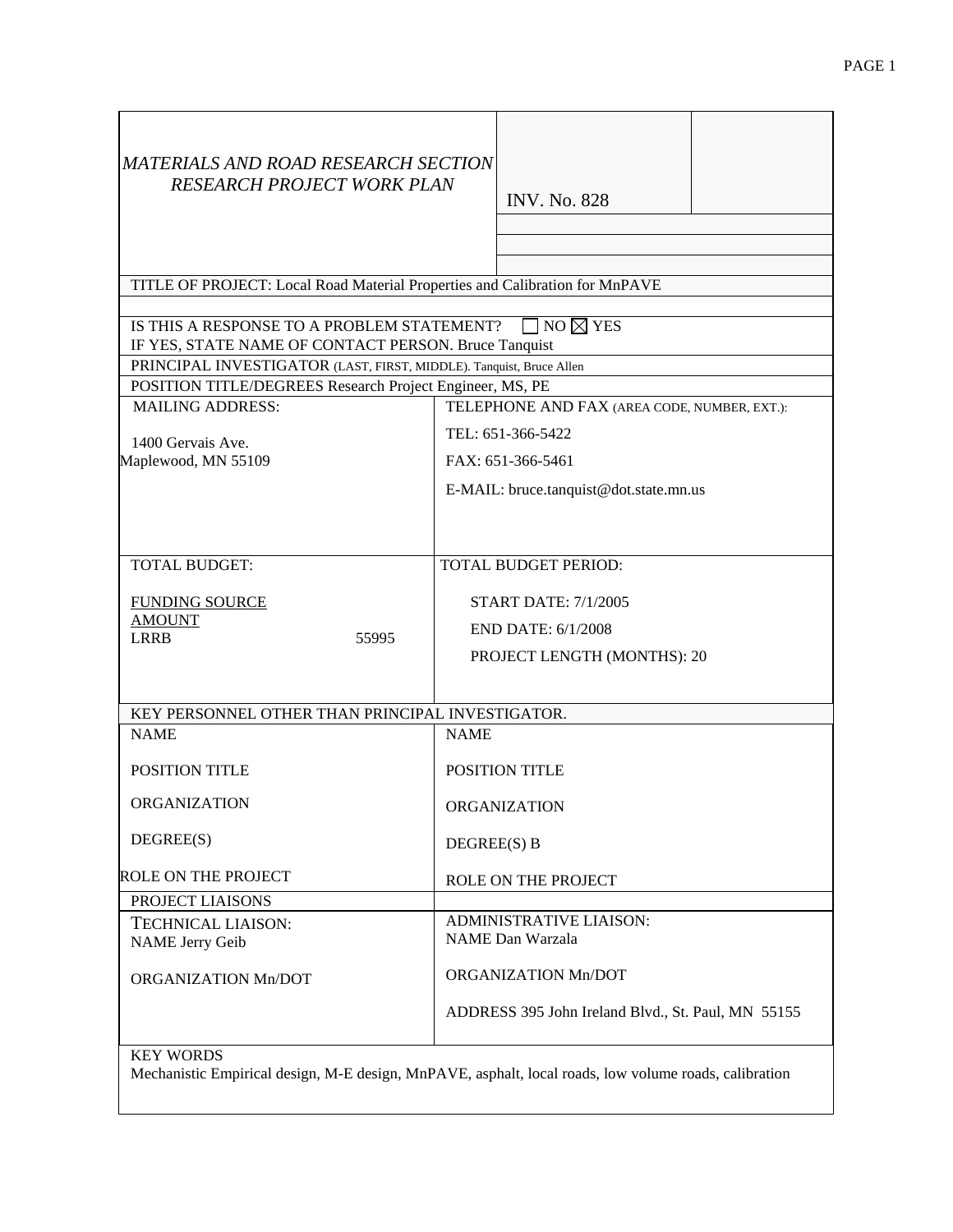#### **ABSTRACT**

The existing version of MnPAVE was calibrated to match the existing R-Value design procedure and typical state highway pavement structures. Estimates of the seasonal variation in soil and aggregate base material properties were based primarily on studies done at a single location. This study will produce a version of MnPAVE that focuses on local road structures and seasonal variations in material properties, specifically during the Spring Thaw period. MnPAVE will also be calibrated to local road performance data. The results of this research can also be implemented in the Mechanistic-Empirical Pavement Design Guide developed for NCHRP.

**IMPLEMENTATION** *What methods, procedures, products, and/or standards should change as a result of this research project?*  A new design procedure will be proposed for implementation in local road and State Aid pavement design specifications.

*What are the specific benefits of this change(s), why would this change(s) be important, and how can these benefits be measured?*  Money savings due to improved reliability of pavement designs and a user-friendly mechanistic-empirical pavement design program calibrated for local roads.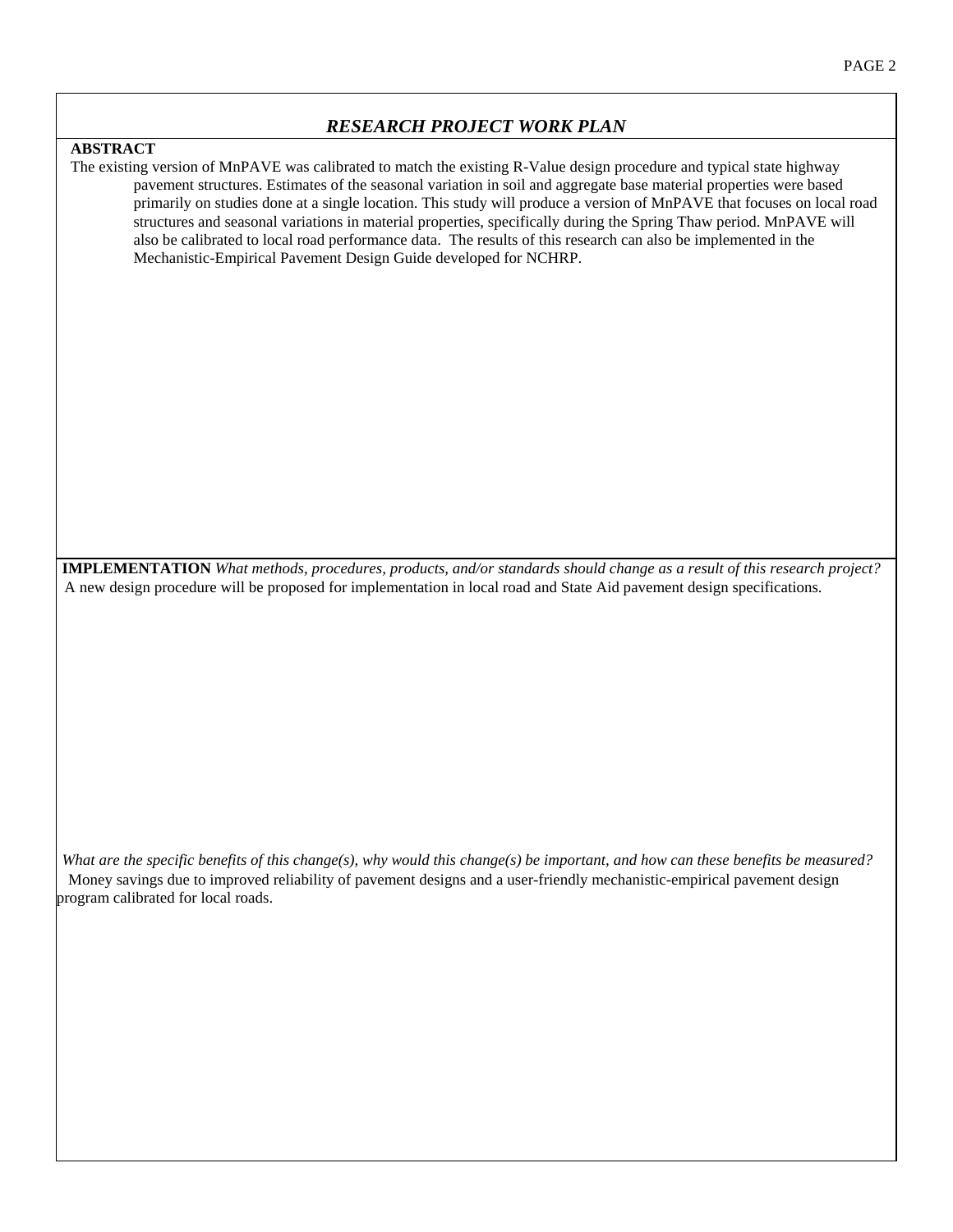#### DETAILED BUDGET FOR ENTIRE PROJECT

| <b>SALARY: 54924</b>                                   | DOLLAR AMOUNT (OMIT CENTS) |                   |               |  |  |  |  |  |  |  |
|--------------------------------------------------------|----------------------------|-------------------|---------------|--|--|--|--|--|--|--|
| <b>NAME/ROLE</b>                                       | YEAR 1                     | YEAR <sub>2</sub> | <b>TOTALS</b> |  |  |  |  |  |  |  |
| <b>Bruce Tanquist</b>                                  | 26409                      | 13414             | 39823         |  |  |  |  |  |  |  |
| <b>Student Worker</b>                                  | 6746                       | 3426              | 10172         |  |  |  |  |  |  |  |
|                                                        |                            |                   |               |  |  |  |  |  |  |  |
| <b>TOTAL SALARIES</b>                                  | 33155                      | 16840             | 49995         |  |  |  |  |  |  |  |
| <b>DIRECT COSTS:</b>                                   |                            |                   |               |  |  |  |  |  |  |  |
| CONSULTANT/CONTRACTOR COSTS (See Note <sup>(1)</sup> ) |                            |                   |               |  |  |  |  |  |  |  |
| EQUIPMENT (ITEMIZE)                                    |                            |                   |               |  |  |  |  |  |  |  |
| <b>SUPPLIES</b>                                        | 2000                       | 1000              | 3000          |  |  |  |  |  |  |  |
| TRAVEL (In-state only)                                 | 2000                       | 1000              | 3000          |  |  |  |  |  |  |  |
| OTHER EXPENSES (i.e., testing)                         |                            |                   |               |  |  |  |  |  |  |  |
| <b>TOTAL DIRECT COSTS</b>                              | 4000                       | 2000              | 6000          |  |  |  |  |  |  |  |
| <b>TOTAL PROJECT COSTS</b>                             | 37155                      | 18840             | 55995         |  |  |  |  |  |  |  |

Note<sup>(1)</sup>: Contracts for consultants/contractors will be processed by P.I. through Consultant Services and encumbered directly from LRRB accounts. Requisition for contract is sent through Research Services for coding of accounting information

IF PROJECT EXTENDS BEYOND TWO YEARS, DUPLICATE BUDGET PAGE AND PROVIDE PROJECT TOTAL AT THE END OF ADDITIONAL YEARS.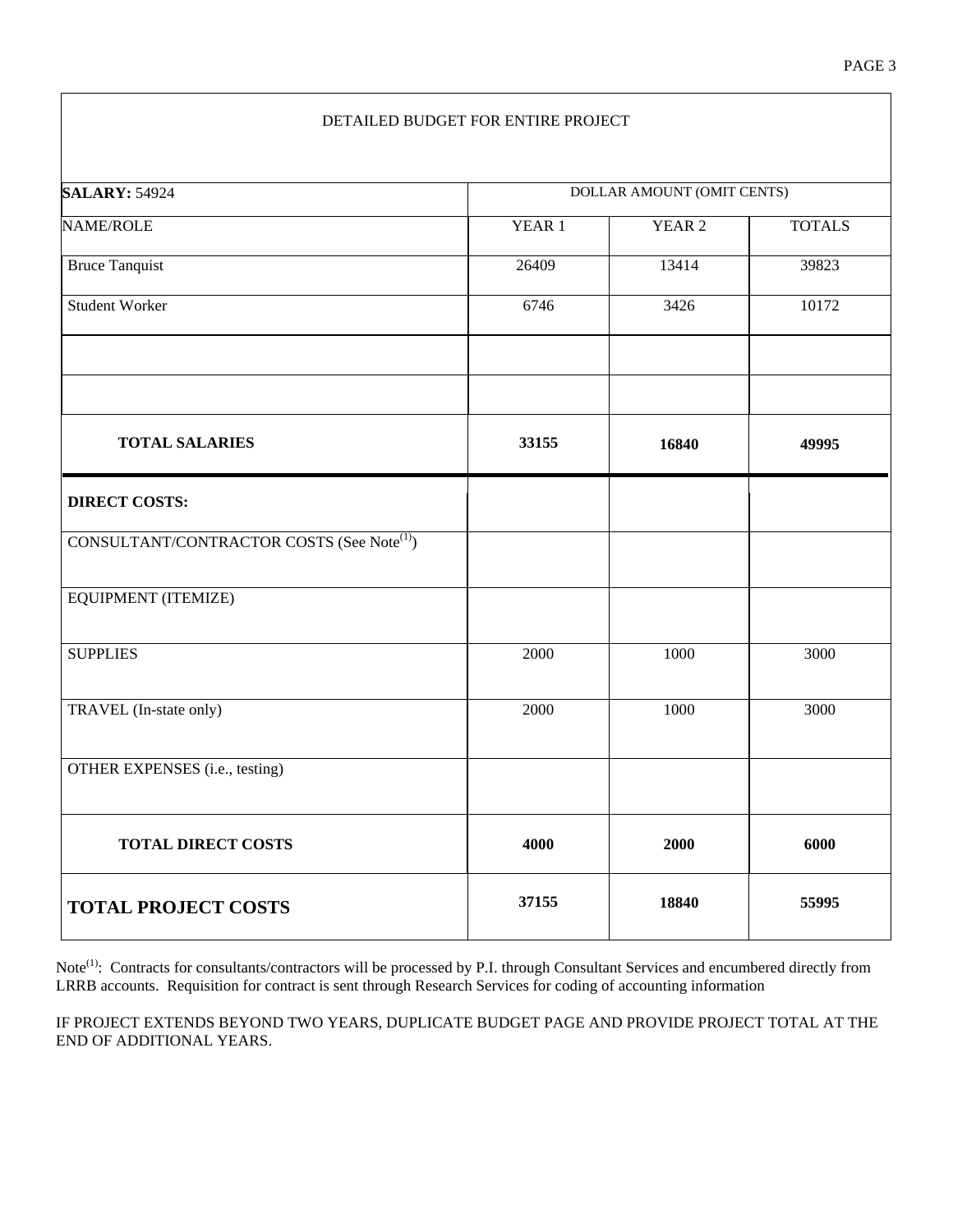#### BUDGET BY TASK:

(List Task number and dollar value for each task in work plan. If project includes consultant/contractor, provide breakdown of task budget for Materials and consultant/contractor)

| Task No. | Description                                   | Lab   | Contractor |
|----------|-----------------------------------------------|-------|------------|
|          | Survey of Local Road Officials                | 18000 |            |
| 2        | <b>Model Selection</b>                        | 8000  |            |
| 3        | MnPAVE Programming                            | 10000 |            |
| 4        | Calibration                                   | 10000 |            |
| 5        | Expand MnPAVE Help Files                      | 5000  |            |
| 6        | Five-page summary, User's Guide and MnPAVE CD | 5000  |            |

| <b>COMMENTS/JUSTIFICATION</b>                                                                                                                              |                                                |             |  |  |  |
|------------------------------------------------------------------------------------------------------------------------------------------------------------|------------------------------------------------|-------------|--|--|--|
|                                                                                                                                                            |                                                |             |  |  |  |
|                                                                                                                                                            |                                                |             |  |  |  |
|                                                                                                                                                            |                                                |             |  |  |  |
|                                                                                                                                                            |                                                |             |  |  |  |
| TECHNICAL LIAISON: (Check one)                                                                                                                             |                                                |             |  |  |  |
| Work Plan Approved                                                                                                                                         |                                                | PRINT NAME: |  |  |  |
| Work Plan Approved with Changes Noted                                                                                                                      |                                                |             |  |  |  |
| Work Plan Not Approved                                                                                                                                     |                                                | DATE:       |  |  |  |
| PRINCIPAL INVESTIGATOR:<br>I agree to accept responsibility for the scientific conduct of this project and to provide the<br>required progress reports.    | <b>SIGNATURE OF</b><br>PRINCIPAL INVESTIGATOR: |             |  |  |  |
|                                                                                                                                                            |                                                |             |  |  |  |
|                                                                                                                                                            |                                                | DATE:       |  |  |  |
| MANAGER, ROAD RESEARCH SECTION :                                                                                                                           | <b>SIGNATURE OF</b>                            |             |  |  |  |
| I hereby certify sufficient staff time will be scheduled for the Principal Investigator to<br>complete the research as outlined in the attached work plan. | MANAGER ROAD RESEARCH<br><b>SECTION:</b>       |             |  |  |  |
|                                                                                                                                                            |                                                |             |  |  |  |
|                                                                                                                                                            |                                                | DATE:       |  |  |  |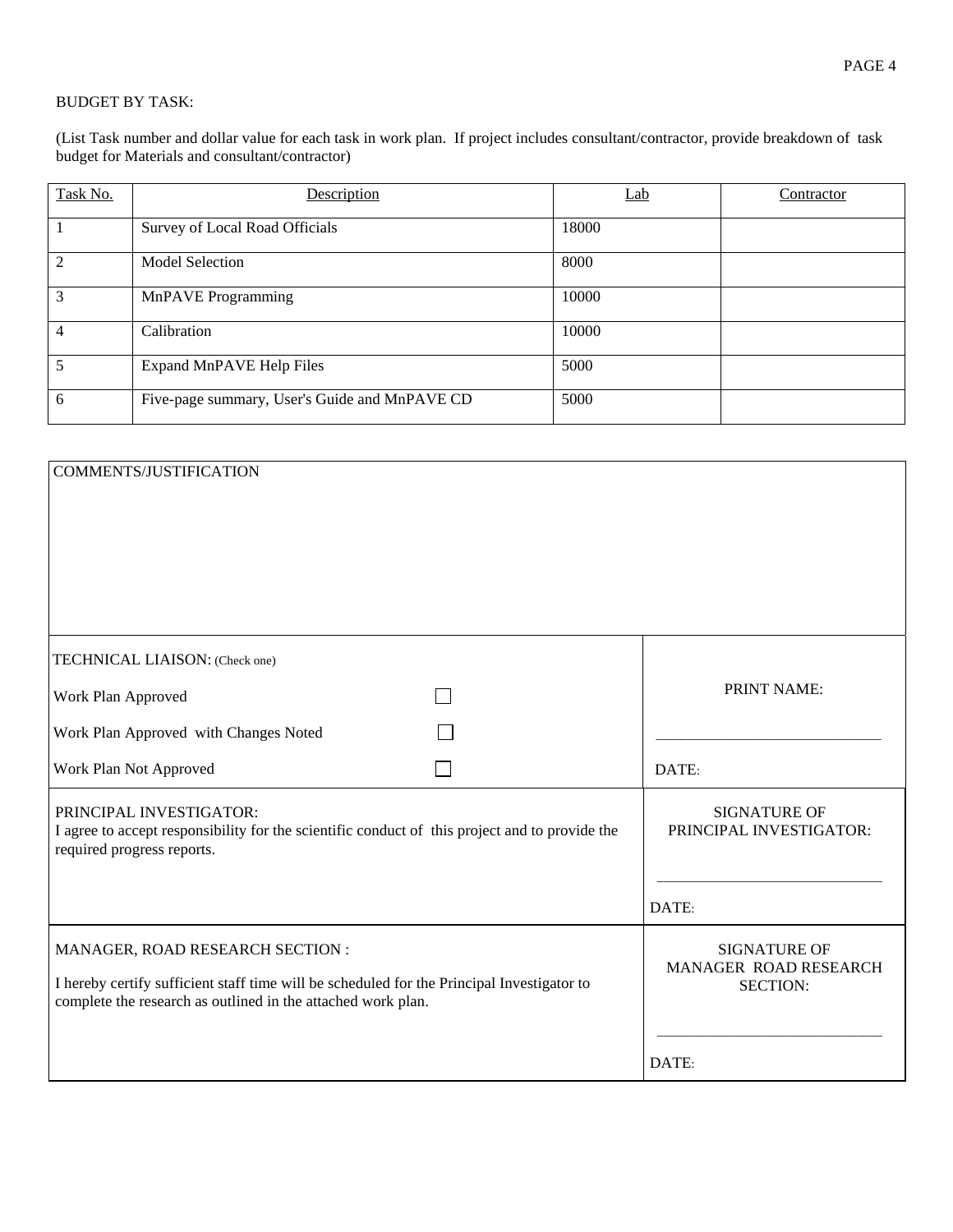### **PROJECT INFORMATION**

#### PLEASE ATTACH SEPARATE SHEETS THAT PROVIDE ALL OF THE INFORMATION LISTED BELOW:

**BACKGROUND:** Include any background information pertinent to the research including any previous related work performed for/by Mn/DOT. Maximum length = 300 words.

**OBJECTIVE:** Concisely describe the goals or objectives of the project. Maximum length = 200 words. **SCOPE:** Briefly describe the range or scope of work encompassed by this project. Maximum length = 200 words. **TASKS**: In chronological order list each major task or milestone necessary to complete the project. The work on each task will be reviewed to track progress of the project and to determine when payment should be made.

Deliverable: For EACH TASK list all deliverables that result from work on this task such as reports, test results, maps, software etc. The MININUM deliverable for ANY task is a 1-2 paragraph writeup describing the outcome of the task.

Duration: For EACH TASK indicate the amount of time needed to complete the task. List the time in NUMBER of months, not Jan-Mar, etc.

**PROJECT SCHEDULE**: Include a project schedule such as the one shown here: Note: *This is a Sample!* **ADD ONE MONTH BEYOND YOUR WORK SCHEDULE FOR TECHNICAL REVIEW**.

TASK MONTH

1 2 3 4 5 6 7 8 9 10 11 12 13…

Title of task 1 xxxxxxxx Title of task 2 xxxxxxxxxxxxxxxxxxxxx Title of task 3 xxxxxxxxxx Title of task  $N -$ Draft Final Report<sup>(2)</sup> xxxxxxxxx Title of task  $N -$  Final Report<sup>(2)</sup> xxxxxxxx

NOTE<sup>(2)</sup>: The final report MUST be listed as the final two tasks as shown above to provide for technical review. Each task will have a dollar value in the Budget by Task.

Because the start of a project is sometimes delayed due to processing of the contract, the months in the schedule should be listed by NUMBER from the time the contract is approved, not Jan, Feb, Mar, etc.

**LITERATURE SEARCH**: Include your findings related to this project from a literature search. A literature search is required before any contract negotiations begin.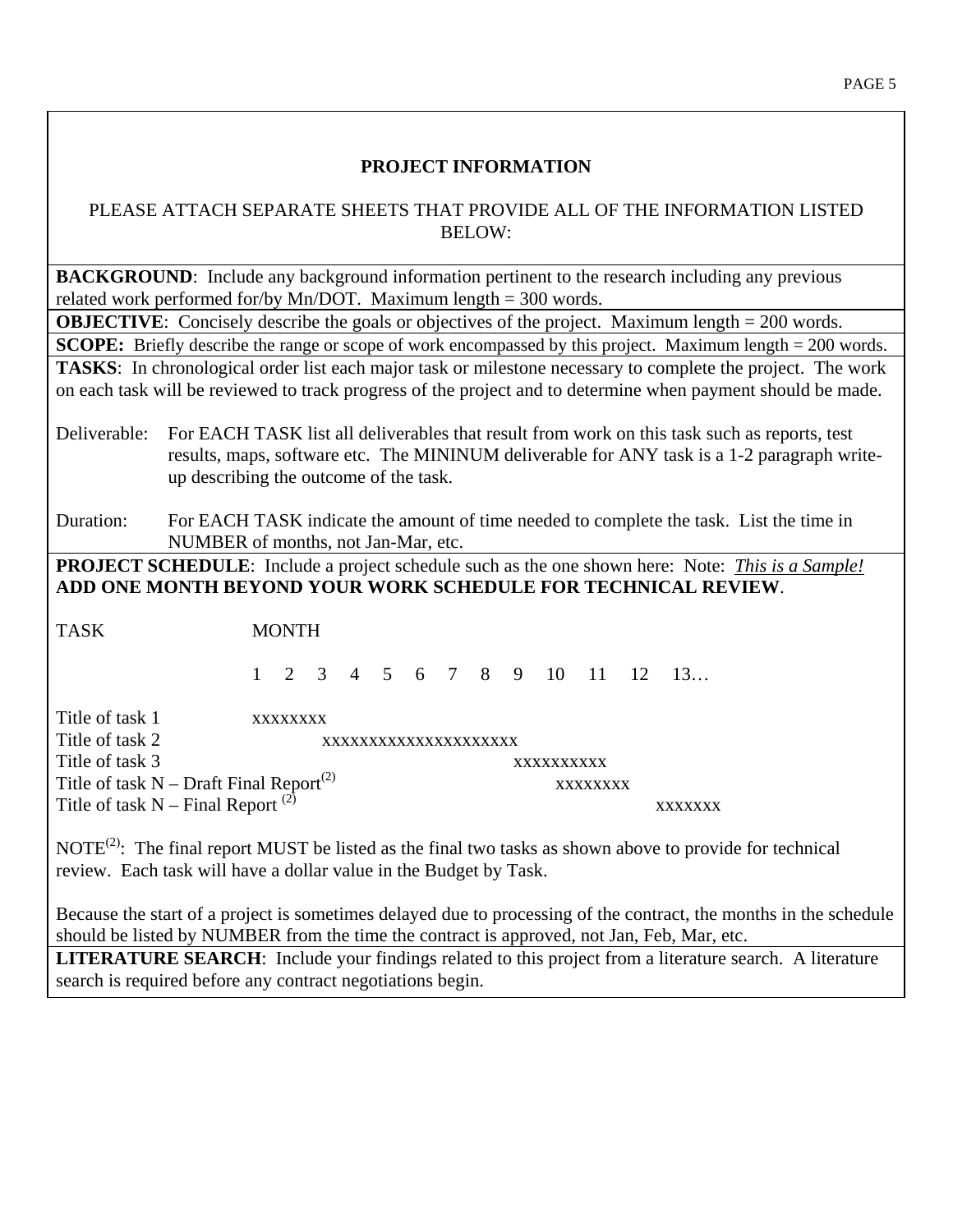## **Background:**

Minnesota's M-E design program began as a Mn/DOT-funded research project at the University of Minnesota in the mid 1990's. The outcome of that research was a computer programs called "ROADENT". In 2000, Mn/DOT expanded the ROADENT software into a new design program called "MnPAVE". This software was calibrated using existing R-Value and Soil Factor designs, and validated using MnROAD test sections. A statewide MnPAVE training program was conducted in 2002.

Resilient modulus testing of aggregate base and soil materials has been conducted for decades. Mn/DOT is developing a database of resilient modulus test results conducted on Minnesota materials. The U.S. Army Cold Regions Research and Engineering Laboratory (CRREL) has performed freezing and thawing tests on several materials from MnROAD to determine the effects of Spring thaw on the resilient modulus of these materials.

The University of Minnesota's Department of Soil, Water & Climate recently completed a study on the moisture retention characteristics of base and subbase materials. This data will be useful in developing models that relate moisture content to material properties needed for pavement design.

## **Objective:**

The lack of a Mechanistic-Empirical design alternative for local roads will be addressed by this research. A version of MnPAVE that has more detailed material properties and calibrated for local roads will provide a more accurate pavement design alternative for local officials.

### **Scope:**

A survey of local road officials will be conducted to collect pavement condition data for calibrating MnPAVE. Local road performance data will be collected by e-mail and telephone interviews. An incentive for local road officials to participate will be the availability of FWD and GPR testing (performed by Mn/DOT) to fill in missing structural information and access to statewide performance data. This information will be used to calibrate a new transfer function to predict pavement performance of local roads in Minnesota.

Models will be selected to predict the resilient modulus of several Minnesota aggregate base and soil materials during freezing, thawing and other times of the year. The models will be validated using resilient modulus test data queried from the Mn/DOT resilient modulus database. Climate models will be used to predict moisture content and freezing and thawing depths around the state. The models will be programmed into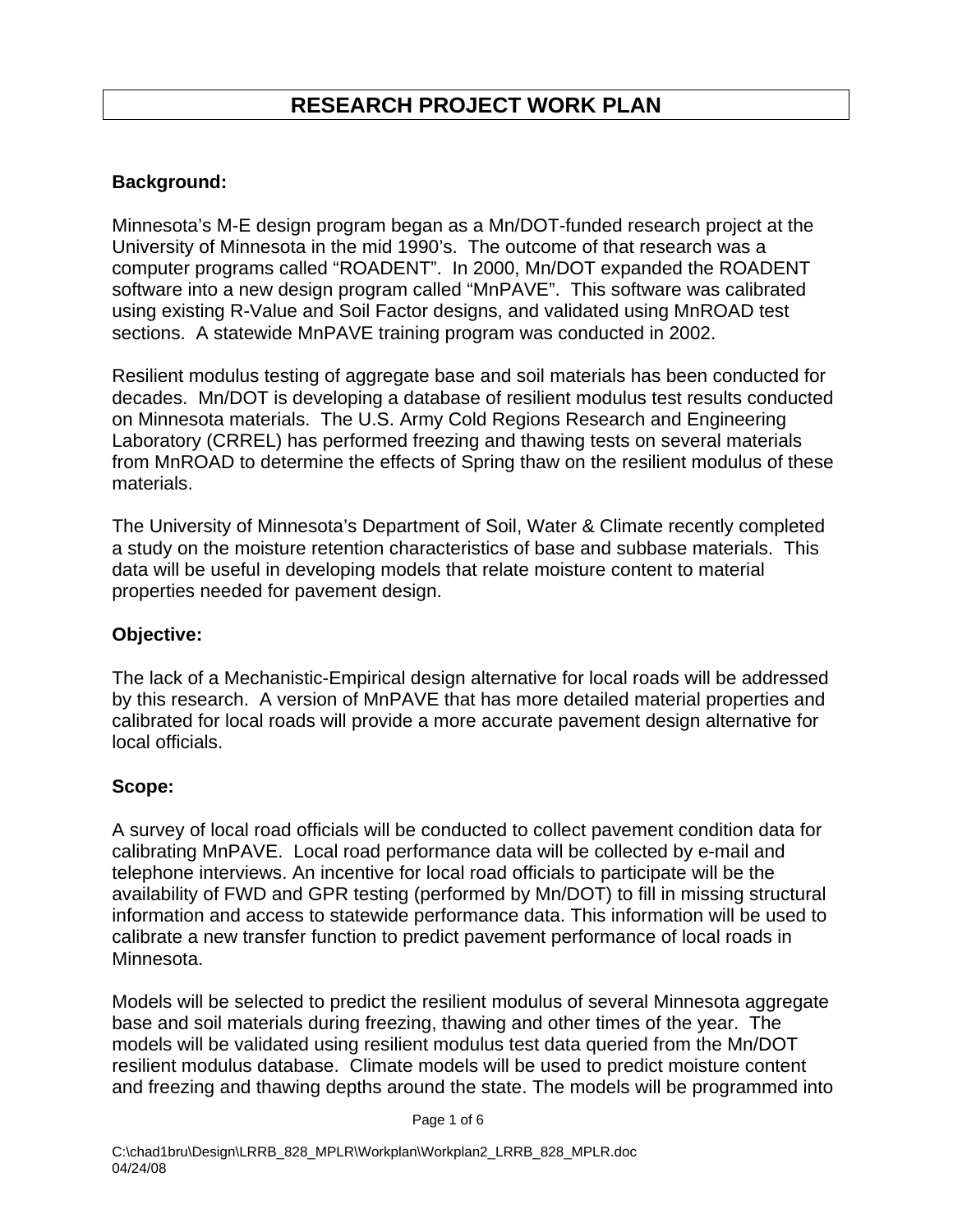a new version of MnPAVE, and the results of the pavement condition survey will be used to calibrate the existing damage models and/or develop new damage models for the design of local roads.

## **Tasks:**

Task 1: Survey of Local Road Officials (\$18,000)

Submit and e-mail survey through the State Aid office to solicit information that will be useful in the calibration of MnPAVE for local roads. This will include structural, traffic, and pavement condition data. FWD and GPR testing will be offered for pavements that look promising for calibration purposes but have incomplete structural data. An important distinction in the performance of the pavement is whether the subgrade soil was compacted according to specified density or quality compaction. Comments and suggestions for improving the user interface of MnPAVE will also be requested in the survey.

Deliverable: Letter report, presentation

## Task 2: Model Selection (\$8,000)

Select appropriate aggregate base and soil resilient modulus models to compare in MnPAVE. Models will focus on the effects of moisture, freezing, and thawing on the resilient modulus, shear strength and bearing capacity of the materials. The Mn/DOT resilient modulus database will be queried for test results to use in selecting the appropriate models. A climate model will also be selected to predict the moisture content and freezing and thawing depths around the state. Seasonal moduli will be compared to the default values in the Mechanistic Empirical Pavement Design Guide (MEPDG).

Deliverable: Letter report, presentation

## Task 3: MnPAVE Programming (\$10,000)

Program the selected models in MnPAVE. Include the option of modeling weekly material property changes during the Spring thaw and recovery periods. Streamline the user interface so that only features needed for local road design are visible. Implement suggestions from the survey to make the design process as streamlined as possible.

Deliverable: Letter report, presentation

## Task 4: Calibration (\$10,000)

Use the survey results to refine the existing damage models (fatigue and rutting) and/or develop new models to predict the life of local roads. Possible new models to consider include performance prediction models based on pavement condition indices such as Present Serviceability Index (PSI), Pavement Distress Index (PDI), Pavement Quality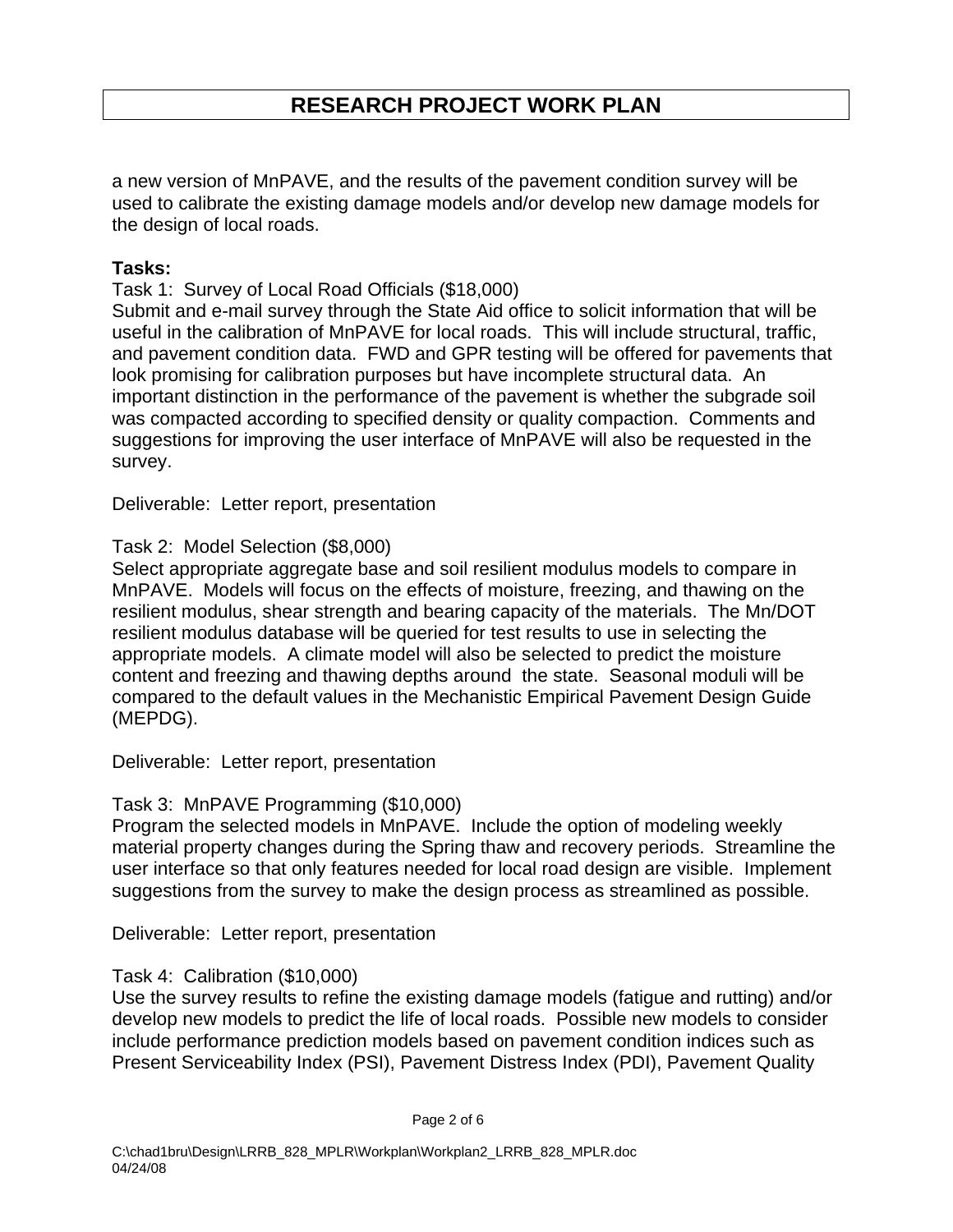Index (PQI), or International Ride Index (IRI). These indices may be useful in classifying pavements that do not fail in fatigue or rutting.

Deliverable: Letter report, presentation

Task 5: Expand MnPAVE Help Files (\$5,000) Expand the Help files in MnPAVE and with a focus on the local road designer.

Deliverable: Letter report, presentation

Task 6: User's Guide and MnPAVE CD. (\$2,000)

Deliverable: Five-page summary.

#### **Timeline**

|     | <b>Task Description</b>  |  |  | 5 | 6 | 8 | 9 10 11 12 13 14 15 16 17 18 19 20 |  |  |  |  |  |
|-----|--------------------------|--|--|---|---|---|------------------------------------|--|--|--|--|--|
|     | Survey                   |  |  |   |   |   |                                    |  |  |  |  |  |
| ◠   | <b>Model Selection</b>   |  |  |   |   |   |                                    |  |  |  |  |  |
| 3   | Programming              |  |  |   |   |   |                                    |  |  |  |  |  |
|     | Calibration              |  |  |   |   |   |                                    |  |  |  |  |  |
| 5   | <b>Expand Help Files</b> |  |  |   |   |   |                                    |  |  |  |  |  |
| ี่ค | User's Guide             |  |  |   |   |   |                                    |  |  |  |  |  |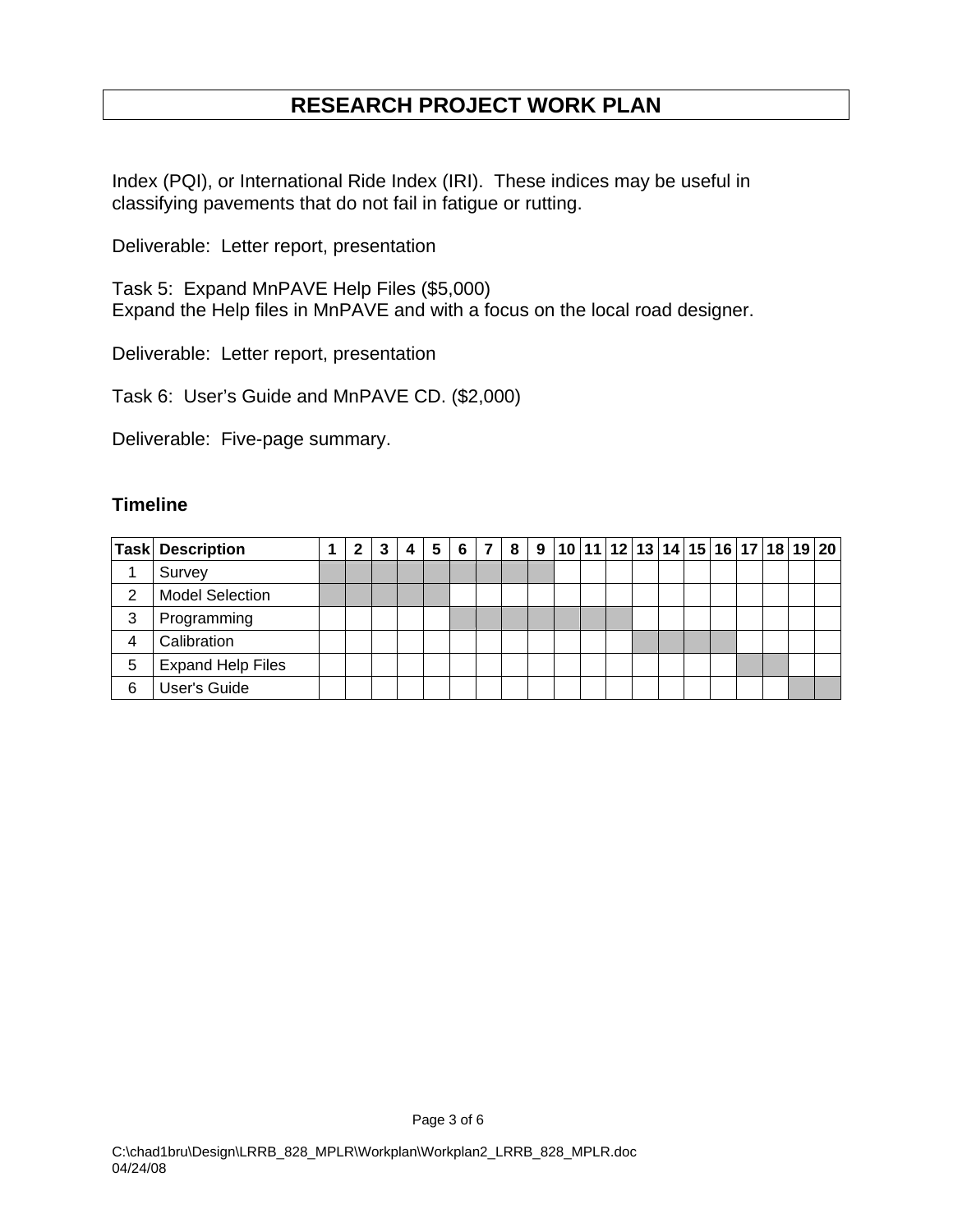### **Literature Search:**

### *Materials Characterization*

Several research projects have focused on Minnesota paving materials. Ovik et al (1) characterized the environmental conditions and the effects of Spring thaw on low volume roads in order to determine the best time to place Spring load restrictions. This study concluded that M-E pavement design is best accomplished using a 5-season year (Fall, Winter, Early Spring, Late Spring, Summer) to characterize seasonal changes in material properties.

Berg et al (2, 3, 4, 5) tested materials from MnROAD in order to develop freezing and thawing models for use in the CRREL M-E design procedure. The materials tested cover a wide range of aggregates and soils found in Minnesota.

Jong et al (6) used FWD tests in Wisconsin to determine the effects of freezing and thawing on aggregate base and subgrade soil moduli. Three flexible pavement structures were instrumented and monitored for 18 months. FWD tests were conducted weekly during the spring and monthly during summer and fall. The spring thaw period resulted in saturated base and subgrade layers and significantly lower modulus values. The return to pre-freezing modulus values took about four months.

Cole et al (7) used layered elastic analysis (LEA) to relate field and laboratory testing of freezing and thawing effects on aggregate base and soil modulus. Laboratorydetermined resilient modulus values were entered into a pavement simulation program to predict deflection basins from FWD testing. The authors determined that simulated and measured deflection basins showed fairly good agreement for materials in the frozen, thawed, and recovered states.

Chamberlain et al (8) determined the frozen and thawed resilient moduli for clay and silt materials. A new method was also developed for measuring Poisson's ratio. Frozen samples were obtained undisturbed, then tested in frozen, thawed and recovering conditions. For silt specimens, frozen resilient moduli ranged from 100,000 to 6,000,000 psi (0.7 to 42 GPa), thawed values dropped as low as 600 psi (4 MPa), and recovered values ranged from 4,000 to 44,000 psi (28 to 300 MPa). Results for clay specimens were slightly lower.

Johnson et al (9) provide an overview of a six-year research program that developed laboratory tests and computer models to predict the effect of freezing and thawing on the resilient modulus of granular soils and base materials. Field sites included six test sections at the Winchendon, Massachusetts test site and two test sections at the Albany County Airport in New York State. Numerous measurements were taken during freezethaw-recovery seasons between 1979 and 1983. Three existing frost susceptibility index tests were evaluated. A new simplified index test was recommended. A

Page 4 of 6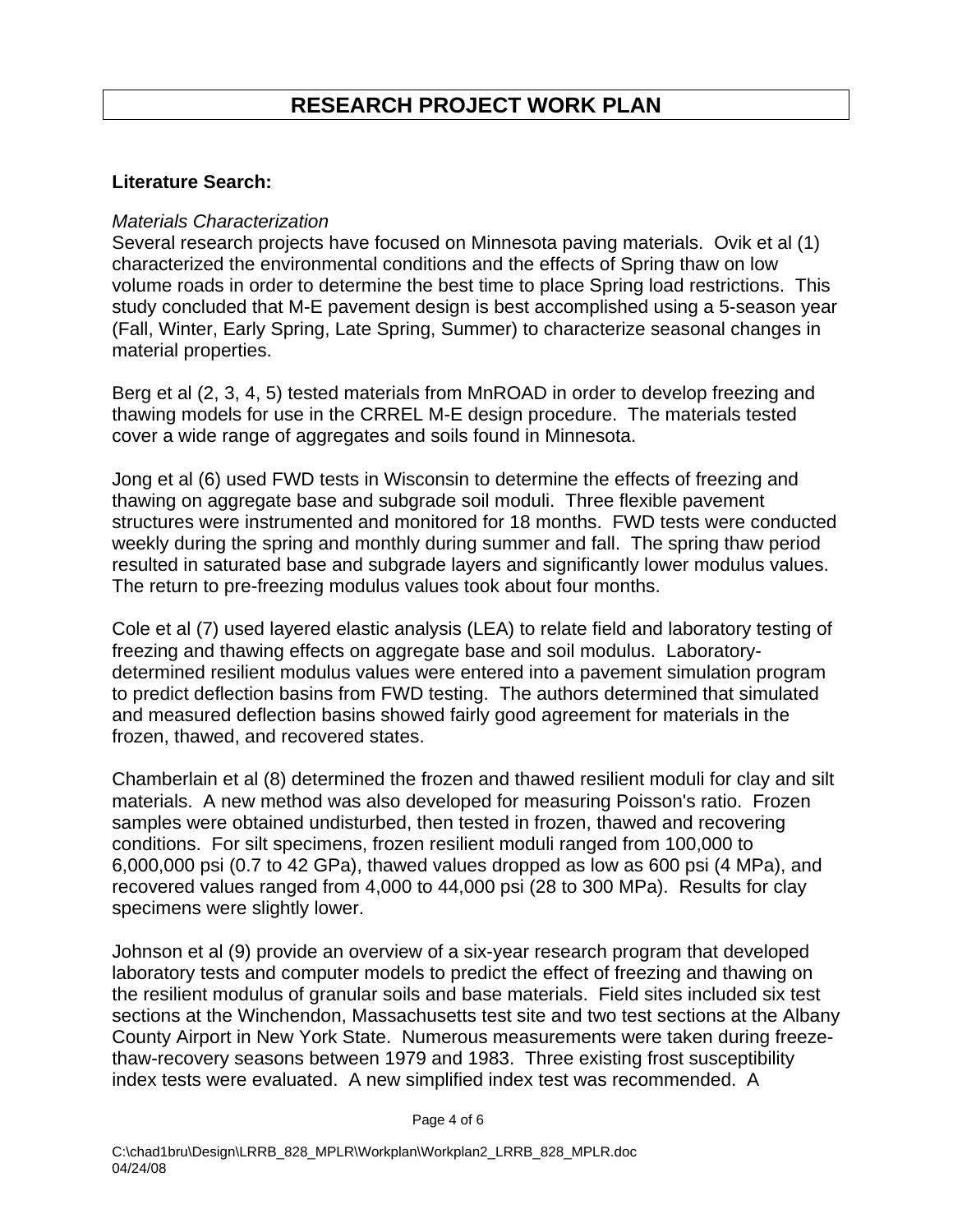laboratory test was developed to measure moisture and density changes during freezing and thawing. A mathematical model for predicting thaw settlement was evaluated. The authors stated that the frost heave results from the model can be related to roughness criteria for pavement design. A model was proposed to characterize seasonal changes in resilient modulus based on changes in moisture.

Lee et al (10) and Simonson et al (11) conducted closed-system freeze-thaw resilient modulus testing on subgrade soils. Lee et al tested cohesive soils, and found that the first freeze-thaw cycle resulted in a 30 to 50% reduction in resilient modulus. Equations were developed to model the resilient modulus of thawed soils. Simonson et al conducted tests on coarse and fine grained soils and found thaw-induced reductions in resilient modulus of 20 to 60%.

Gupta et al (12) characterized soil water retention for 25 materials used in Minnesota pavement construction. The models developed in this study can be adapted to predict design modulus from material index and moisture properties for aggregate base and granular subbase for M-E pavement design.

### *Performance Models*

Baladi (13) describes the development of a pavement design program for the Michigan Department of Transportation (MDOT) that addresses both functional and structural issues. The goal was to consolidate the various flexible pavement design procedures used by MDOT into a unified process that optimizes performance while minimizing life cycle costs. Emphasis was placed on characterizing the engineering properties of roadbed soils and paving materials. The author recommends using existing M-E design tools (MICHPAVE and MICHBACK), which are based on layered-elastic analysis and fatigue and rutting performance models.

Pierce et al (14) describe pavement index prediction models used by the South Carolina Department of Transportation (SCDOT). The authors used pavement condition data to calibrate models that predict Present Serviceability Index (PSI), Pavement Distress Index (PDI), and Pavement Quality Index (PQI) based on pavement type and applied Equivalent Single Axle Loads (ESALs).

Kher and Phang (15) describe an M-E design program called OPAC (Ontario Pavement Analysis of Costs). Layered elastic theory and an environmental model are combined to predict pavement life. Life cycle cost analysis is then used to determine the most costeffective design. The life of the pavement is determined by the Riding Comfort Index (RCI), a number between 1 and 10 (10 represents the smoothest ride).